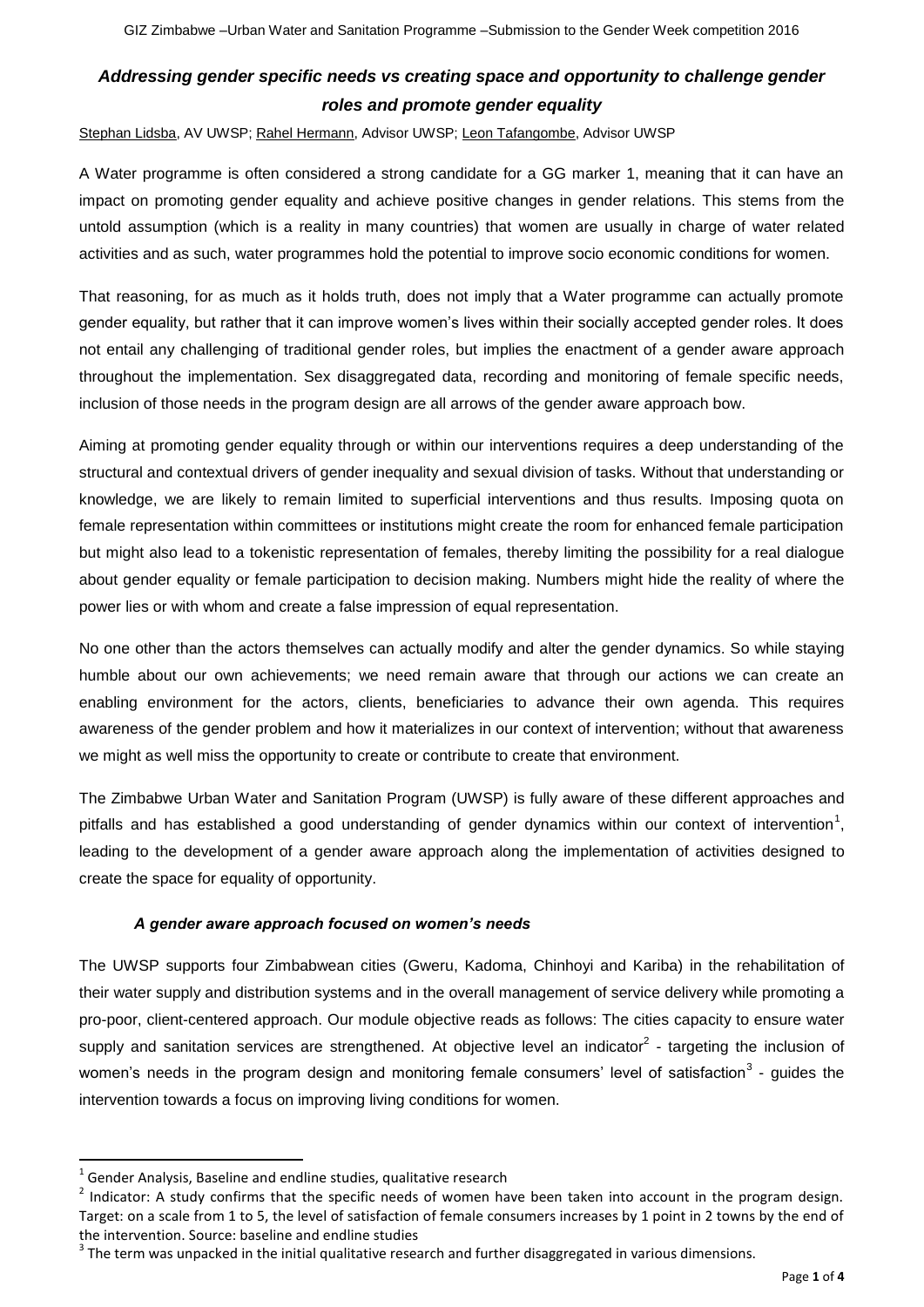Rehabilitation of the water supply and restoration of basic services in Zimbabwe urban centers benefit the whole population by design (city wide reticulation networks are the standard in urban Zimbabwe), it is therefore not possible to target female headed households or women customers in particular. The improvements in service delivery - when reaching a neighborhood – will equally profit the inhabitants regardless of their social status or gender. Therefore, in order to include possible specific female requirements or needs within the program design, the UWSP undertook to research qualitatively and analyse quantitatively female consumers' perceptions related to water and sanitation access, and customer services. What females resent more in the lack of service delivery, what inconveniences them the most and what would be the first benefits of improving services was recorded and analysed; comparison with male perceptions was also included. Water related gender roles were also unpacked, confirming that men focus more on technical matters and professional use (construction, welding, water vending) of water and women are in charge of household related water needs and usage (ensuring availability of water at household level for all needs) and more concerned with quality.

Few differences in female and male consumers' needs were recorded, but we could steer the support to customer services improvement in line with the main inconveniences highlighted by female consumers. Problem areas such as erratic water supply, lack of responsiveness to customer queries, lack of timely attendance to burst pipes and poor reliability of refuse collection services were all of particular concern to women. Female consumers felt they were hindered in the fulfillment of their gender role, the tasks assigned to them were being even more time consuming and their inability to comply with the traditional sexual division of labour was causing tensions within the household, in particular with their husbands and male relatives. What female consumers were expressing here is the need to be supported in conforming to the gender role assigned to them, they were not challenging or requesting support to challenge this dimension of their role.

Interventions targeting improved reliability of refuse collection (through procurement of vehicles, publication of schedule, information to residents on schedule change and possible alternatives…), better responsiveness to customer complaint regarding bursts and leaks (with customer care and technical trainings, provision of service vehicles, spare parts…), and more regular water supply (procurement of pumps, steering of the supply and distribution network, communication to residents in case of water rationing) yielded positive results and the level of satisfaction of female consumers increased by one point (from 1 to 2, on a scale from 1 to 5 where 1 is very low and 5 is very good) between the beginning of the first phase and the start of the second phase of the program (see graph below).

Results achieved are systematically recorded into the Result Based Monitoring system, studies document the areas where the most significant results have been reached and qualitative research ensures that the "how" we got there together with our partner cities is analysed and detailed.

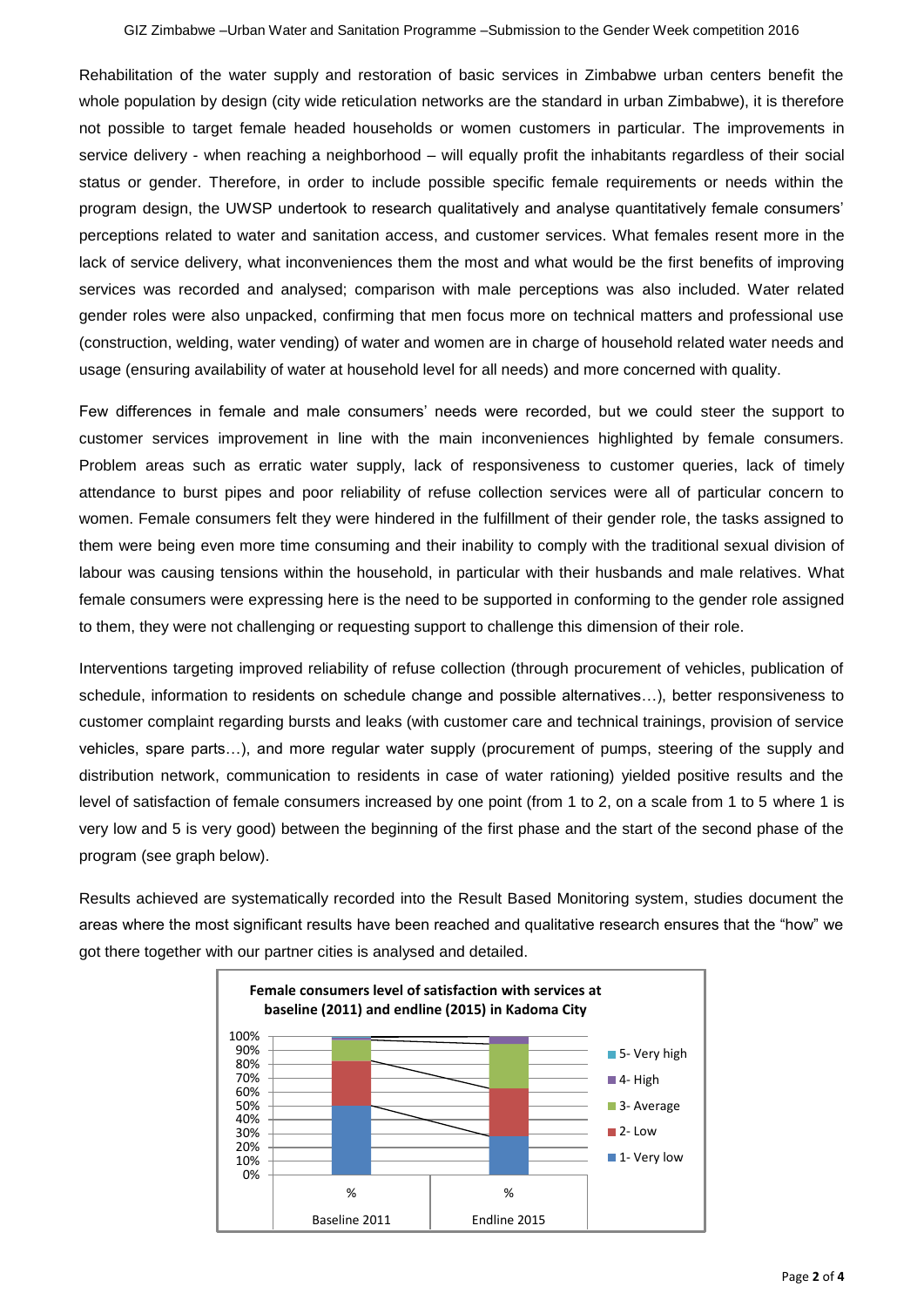## *Creating space for actors to challenge established gender roles and promote gender equality*

In addition to the cooperation with Zimbabwean municipalities to improve service provision to residents, the UWSP also responds to partners' support requests in the rehabilitation of dilapidated and insalubrious parts of the urban habitat.

In Kariba, the municipality solicited financial means and technical advice to improve the sanitation conditions of the oldest part of the city, Mahombekombe. Built in 1953, the area's lines of one-roomed houses were initially made to accommodate workers building the dam wall on the Zambezi River. Now home to more than 2,000 inhabitants, the communal housing structures are serviced by collective ablution blocks constructed in the same year… (See photo below).

Preparatory studies including thorough consultation with residents were implemented before the project started. Here again, guided by our gender focused approach and informed by our partners and own knowledge of the context, the organization of the consultation process aimed at crossing the cultural gender lines. Consultation on the design, siting and technical features of the new facilities involved men and women, and were done jointly by a social mobilizer and a civil engineer, facilitating communication about matters foreign to many participants. As an alternative to the usual male/female bathroom sections, it was proposed to

give each group of 2 to 3 families a key to one particular set of toilet, shower and sink. This option was chosen by each group of residents.



*Ablution block in M/kombe – Vakadzi:female; Varume: male*

This new system needed to be tested; the facilities were therefore designed in a way that allows reversing to the male/female sections if preferable to the inhabitants; one year after the completion of the first block, none has taken that option.



*Consultation process in M/kombe* This innovative sharing arrangement avoids putting the burden of hygienic maintenance of the facilities on women. Experience showed that it often happens that female users have to clean and maintain males' section, if not merely for cultural and social reasons, at least to prevent them from using the female part of the ablutions when theirs has become too inconvenient.

Beyond the greater sense of ownership brought about by this system, users have also commented on the improved privacy, safety and dignity; "*For the first time, we feel comfortable to invite and host visitors, because we have our own toilet* (Mrs. Gandawa, resident in Mahombekombe).



*New ablution block in M/kombe, Kariba*